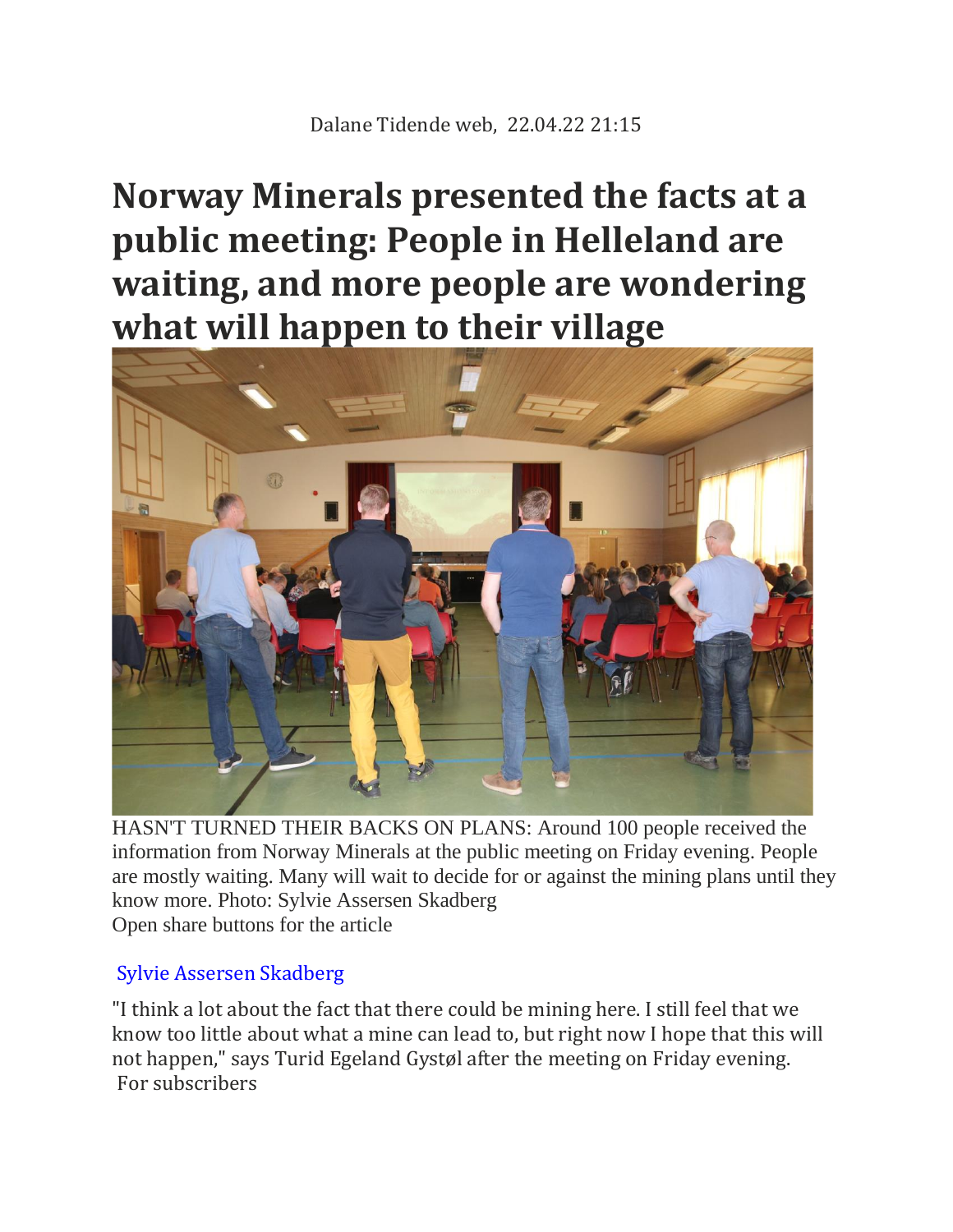Egeland Gystøl has weighty reasons for his scepticism. A mine could hit the family farm. It is only a couple of years since the farm was taken over by the younger generation. At the same time, larger investments were made.

"And then I ask myself whether mining with an open mine is compatible with Helleland being an attractive place to live," says Egeland Gystøl.

Ståle Svalestad also wonders what it will be like to live in Helleland if there is mining here.

"I'm a little skeptical, but also curious about what happens in the future. We still know too little about what a possible mine would mean for the village. If there is talk of open mining, I feel that I am skeptical that there may be both noise and dust problems. But I have not yet landed on whether I am for or against," says Svalestad.



SKEPTICISM: Turid Egeland Gystøl (left) and Ingfrid Hyggen are both skeptical about mining. They are concerned that Helleland will be a good place to live in the future. Photo: Sylvie Assersen Skadberg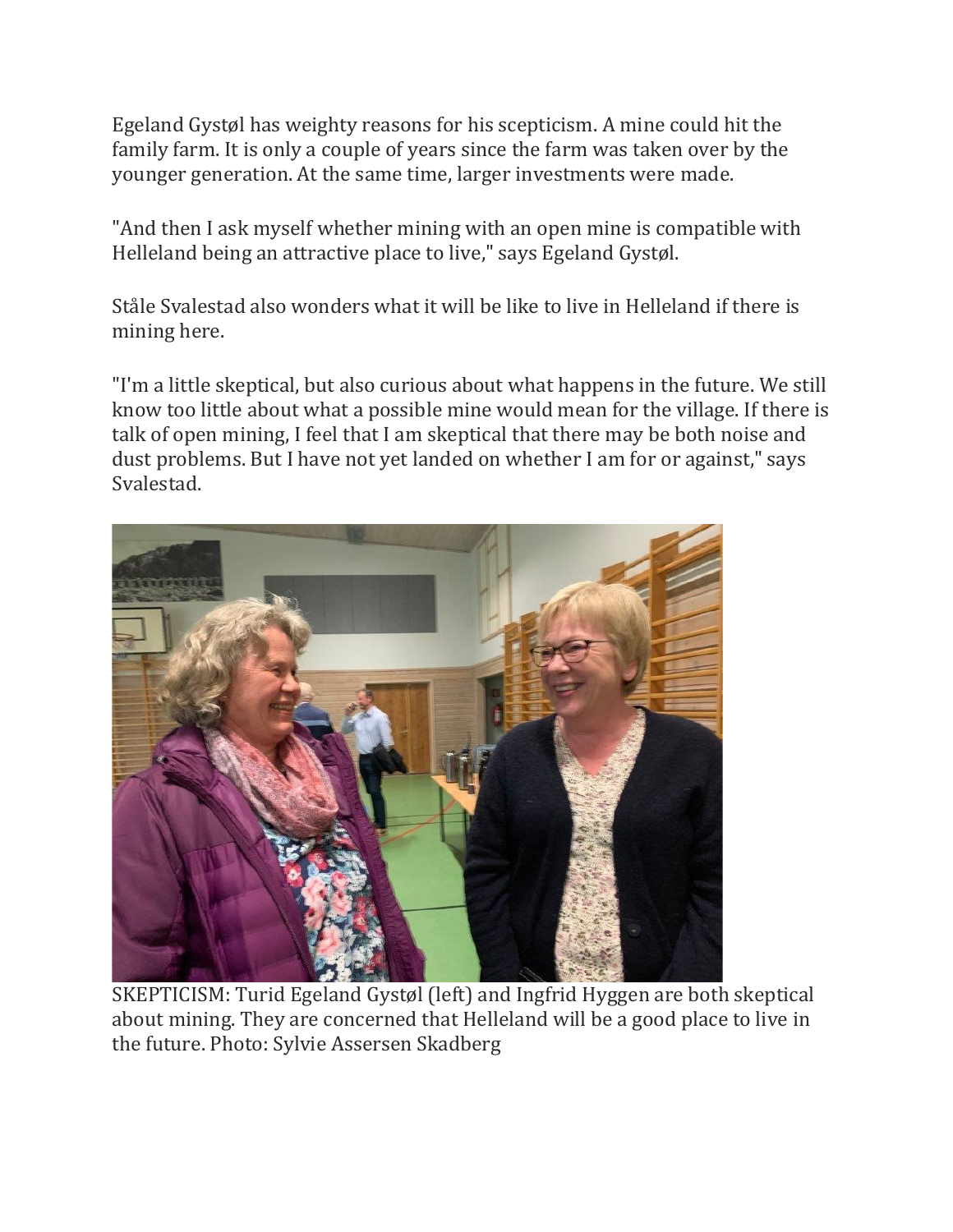## **More facts**

Håvard Tamburstuen, head of Helleland well and rural development, is also very concerned that more facts and answers need to be put on the table before one can conclude whether mining is good for Helleland.

"It is a relevant question to wonder what it will be like to live here with a potential mine. The mineral deposits here are significantly larger than those found in Sokndal," he says.

Tamburstuen can also see that a mine can bring something positive.

"For example, I think about increased business development. But it is still too early to conclude. We need more facts," tamburstuen says.



WANTED: "The dialogue between well-made and Norway Minerals is good," says Håvard Tamburstuen, head of the charity. More information about the mining plans was requested on the Facebook page of the charity. On Friday evening, around 100 people attended a public meeting at Grendehuset.